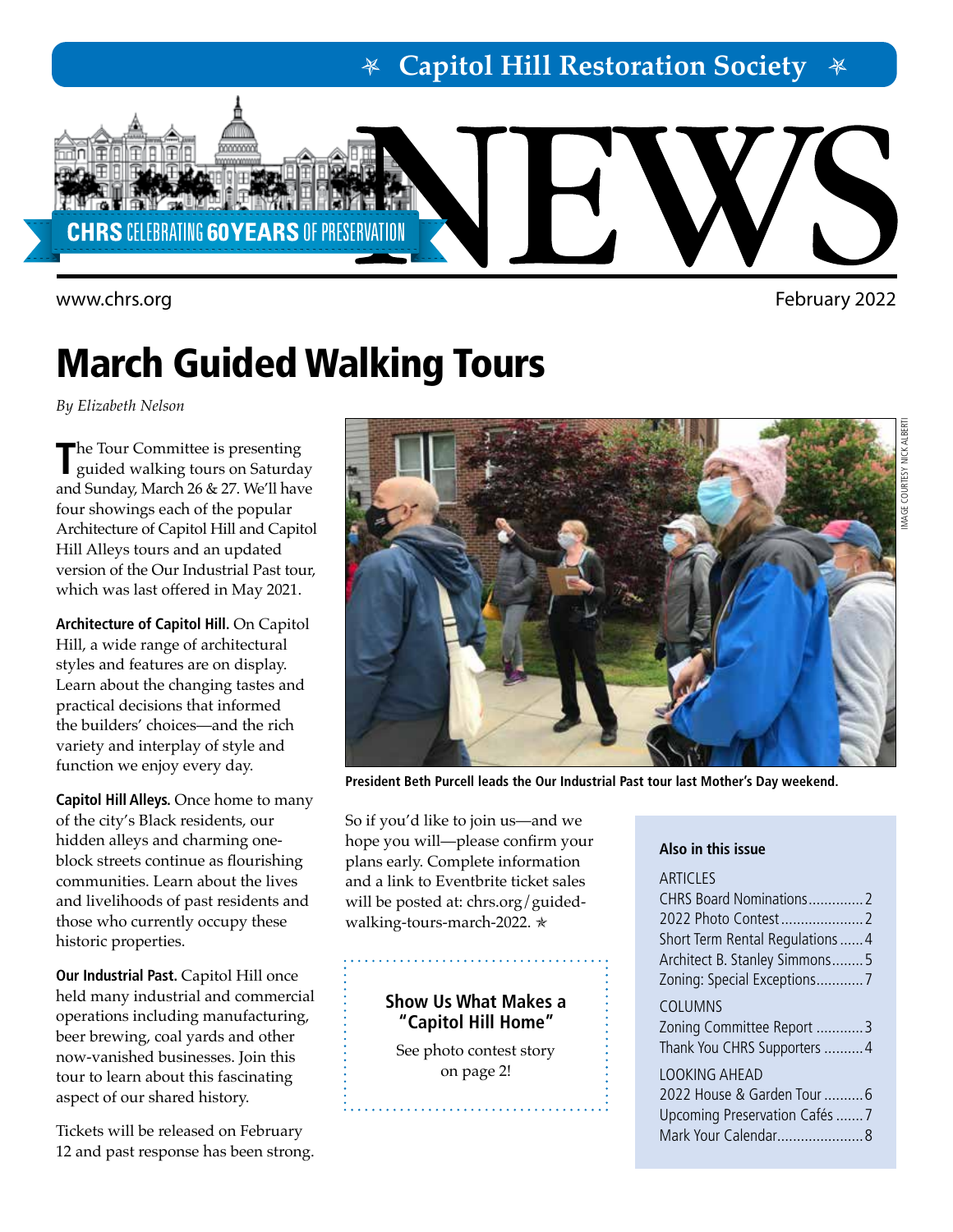# **CHRS Seeks Nominations for Board**

*By Beth Purcell* 

**C**HRS will hold elections for the 2022–2023 Board of Directors by postcard ballot in May. The Elections Committee, chaired by Beth Purcell, includes Elizabeth Nelson, Nancy Metzger, Christine Mullins and Brian Alcorn.

The committee is seeking recommendations of individuals who wish to be considered for positions on next year's CHRS Board of Directors. These positions include President,

First Vice President, Second Vice President, Treasurer and Secretary, each for one-year terms, and three At-Large Members for two-year terms. Nominations for the 2022–2023 CHRS Board of Directors will be announced at the end of April and ballots will be mailed to CHRS members in May.

If you wish to be considered, to recommend someone, or to find out more about the duties of each position, please contact the CHRS

office at (202) 543-0425 or email info@chrs.org and a member of the Elections Committee will respond. Each recommendation must cite the position for which the person wants to be considered and must include his or her resume.

Recommendations must be submitted by the end of the day on Friday, March 25, 2022. \*

# **"The Capitol Hill Home" Photo Contest**

*By Elizabeth Nelson*

The photo contest was first<br> **The photo** contest was first<br>
announced in December and entries are starting to roll in. The images are "top secret" until the winners are announced but I can't resist sharing the text that

accompanied an entry from Margit Leiner-Henry: "To me, a Capitol Hill home is a feast for the eye and food for the soul. No matter what time of the year, whenever you walk by a Capitol Hill house, you wish



it were your own home. The obvious architectural beauty represented in so many different details in each single house; the colorful and intricately decorated facades; the opulent presence of nature in all four seasons in the yards as well as the streets that gracefully unites with the buildings to a visual masterpiece, all while still exuding a warm and homey coziness—that makes a Capitol Hill home so unique and desirable to me." That says it all!

We'd love to see your images of what makes a home a "Capitol Hill home," and there's plenty of time—the submission

deadline is Sunday, March 13, 2022. Email your high resolution images (> 1MB), exterior shots only, to HouseTourCHRS@ gmail.com. Cell phone photos can be texted to (202) 329-7864. Be sure to include your name and address, email address and the address of the property in the photo.

The winner will be awarded two complimentary passes to the House Tour. If you need inspiration, please visit [chrs.org/photo-contest-2022](http://chrs.org/photo-contest-2022) for details and links to past winning entries. We are also posting past contest entries on Instagram [\(CapitolHillRestorationDC\)](https://instagram.com/CapitolHillRestorationDC) and Facebook ([@Cap](https://www.facebook.com/CapHRS)HRS). Take a peek you might see your own or one of a friend's.  $\star$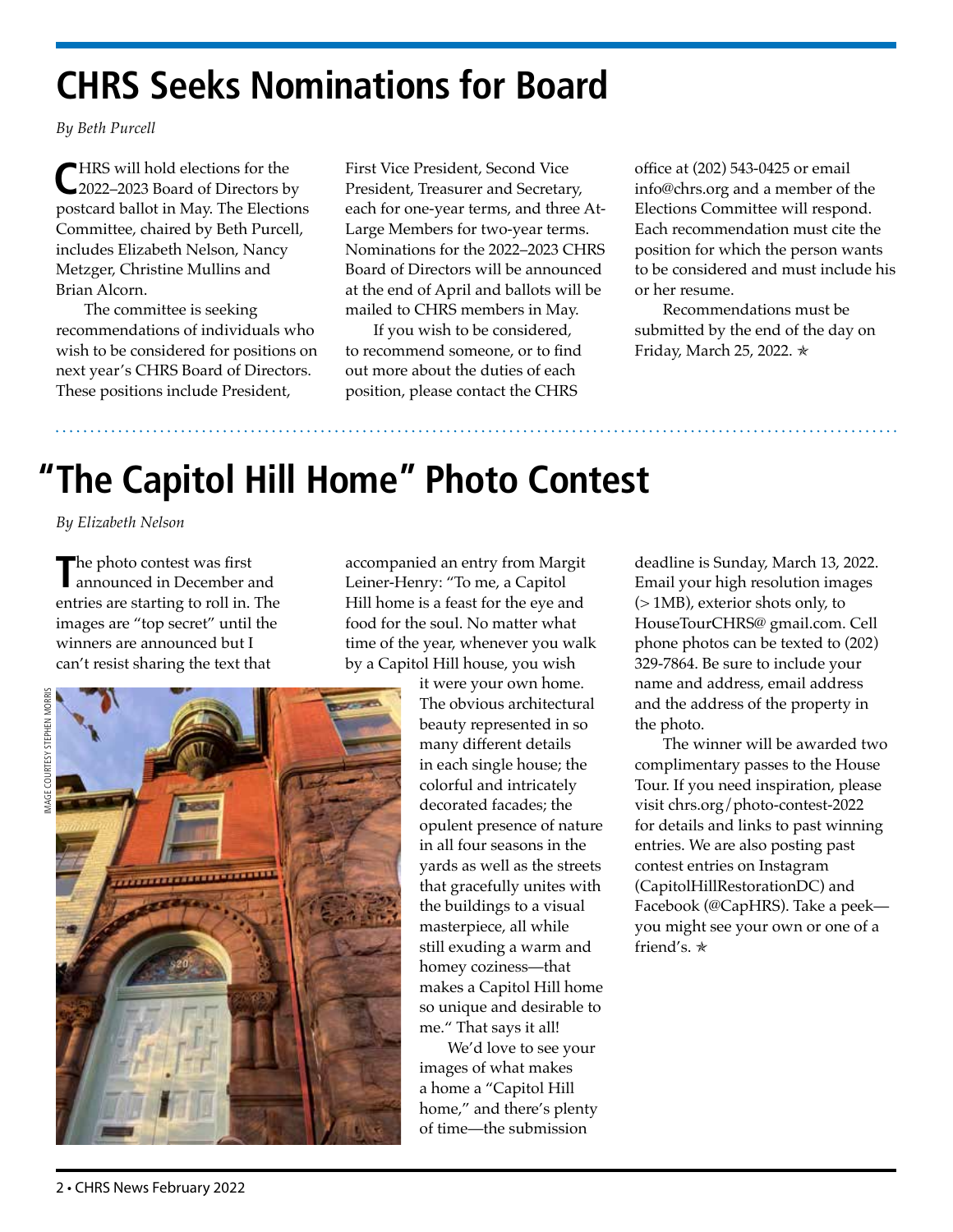### Capitol Hill Restoration Society (CHRS)

#### BOARD OF DIRECTORS

| President  Beth Purcell                   |
|-------------------------------------------|
| First Vice President Angie Schmidt        |
| Second Vice President Tina May            |
|                                           |
| Secretary Maygene Daniels                 |
| At Large Beth Hague                       |
| At Large Joanna Kendig                    |
| At Large  Jackie Krieger                  |
| At Large  Christine Mullins               |
| At Large Gary Peterson                    |
| At Large  Jim Thackaberry                 |
| Immediate Past President Elizabeth Nelson |

#### COMMITTEE CHAIRS

| Beyond the Boundaries Beth Purcell    |
|---------------------------------------|
| Budget & Administration*Nick Alberti  |
| City Planning* Monte Edwards          |
| Communications*Vacant                 |
| Community Development* Chuck Burger   |
| Community Relations. Elizabeth Nelson |
| Environment*Joanna Kendig             |
|                                       |
| Historic Preservation*  Beth Purcell  |
| House & Garden TourElizabeth Nelson   |
|                                       |
| Membership* Maygene Daniels           |
| Public Safety* Undine Nash            |
| Public Space Steve Kehoe              |
| Zoning* Beth Hague                    |
| * Chair is an appointed Board Member  |

NEWSLETTER

Angie Schmidt and Kelly Vielmo, Editors

WEBMASTER

Elizabeth Nelson

OFFICE MANAGER

#### Jill Uvena Cullinane

To reach any of the above, please contact the Society offices at (202) 543-0425 or via e-mail: caphrs420@gmail.com.

#### ABOUT CHRS

Capitol Hill is a special place. We promote, preserve, and enhance the character of our historic neighborhoods.

Since its founding in 1955, CHRS has worked continuously to make Capitol Hill the desirable location it has now become. Due to CHRS's efforts, Capitol Hill won designation as a historic district in 1976. Today, that legacy of standing up for the community continues with our work in planning, zoning, historic preservation, and public safety.

CHRS is a volunteer organization, made up of Hill residents who love their historic neighborhoods and want to ensure that the unique character of the Hill is around for future generations. Come join us!

> To learn more or join, please visit: [www.CHRS.org](http://chrs.org/)

# **Zoning Committee Report**

*By Beth Hague*

**D**uring a meeting held virtually on January 26, 2022, the Committee reviewed the cases listed in detail below:

**BZA #20607**, 327 Tennessee Avenue NE. The Committee voted to take no position on the applicant's request for a special exception for rooftop and upper floor requirements to construct a third-story addition to an existing two-story dwelling. The project would involve replacing an existing Mansard roof with an additional floor that incorporates some Mansard-like features. The dwelling sits in the middle of a row of seven uniform homes. The Committee notes that while the proposed addition is a popup and will visually intrude upon the scale and pattern of houses in the neighborhood, the architects have taken considerable care to design an addition consistent and in character with the surrounding neighborhood. The ANC and Office of Planning support the plan.

**BZA #20608**, 403 7th Street SE (Southeast Library). The Committee voted to support the applicants' request for a special exception for lot occupancy and an area variance for pervious surface requirements in order to expand the existing library both vertically and horizontally . This will include providing a new accessible entrance and will double the square footage of the library. The Committee believes that the proposed facility has been thoughtfully planned, will improve the use and attractiveness of the corner and will better serve the public than the current facility. The proposal is supported by DDOT, the Office of Planning, ANC6B and Historic Preservation. Separately, CHRS' Historic Preservation Committee,

which also reviewed and supports the plan, provided some suggestions for the plan that the architects incorporated.

**BZA #20614**, 133 Kentucky Avenue SE. The Committee voted to support the applicant's request for a special exception for lot occupancy and rear addition requirements in order to enclose the first-floor open porch of an existing two-story addition. The project has letters of support from both adjacent neighbors and the ANC. The Committee notes that the existing addition extends 15, which is beyond the 10' allowed under current zoning regulations, and the Committee would not approve it today. However, at the time that the original addition was approved, a 15' extension was allowed under the zoning code.

**BZA #20615**, 751 10th Street SE. The applicant has applied for special exceptions for lot occupancy and side yard requirements in order to construct a two-story rear addition and a two-story accessory garage to an existing two-story semi-detached home. The Committee voted to oppose the request for side yard zoning relief to construct the twostory rear addition and to support the request for lot occupancy to construct the two-story accessory garage. The applicant's home sits adjacent to an apartment building on its north side and an attached row house on its south side. The proposed two-story rear addition would abut directly onto the wall of the adjacent apartment building, which was built in 1912, has south-facing window wells that would be hemmed in by the proposed addition, and does

*Continued on page 6*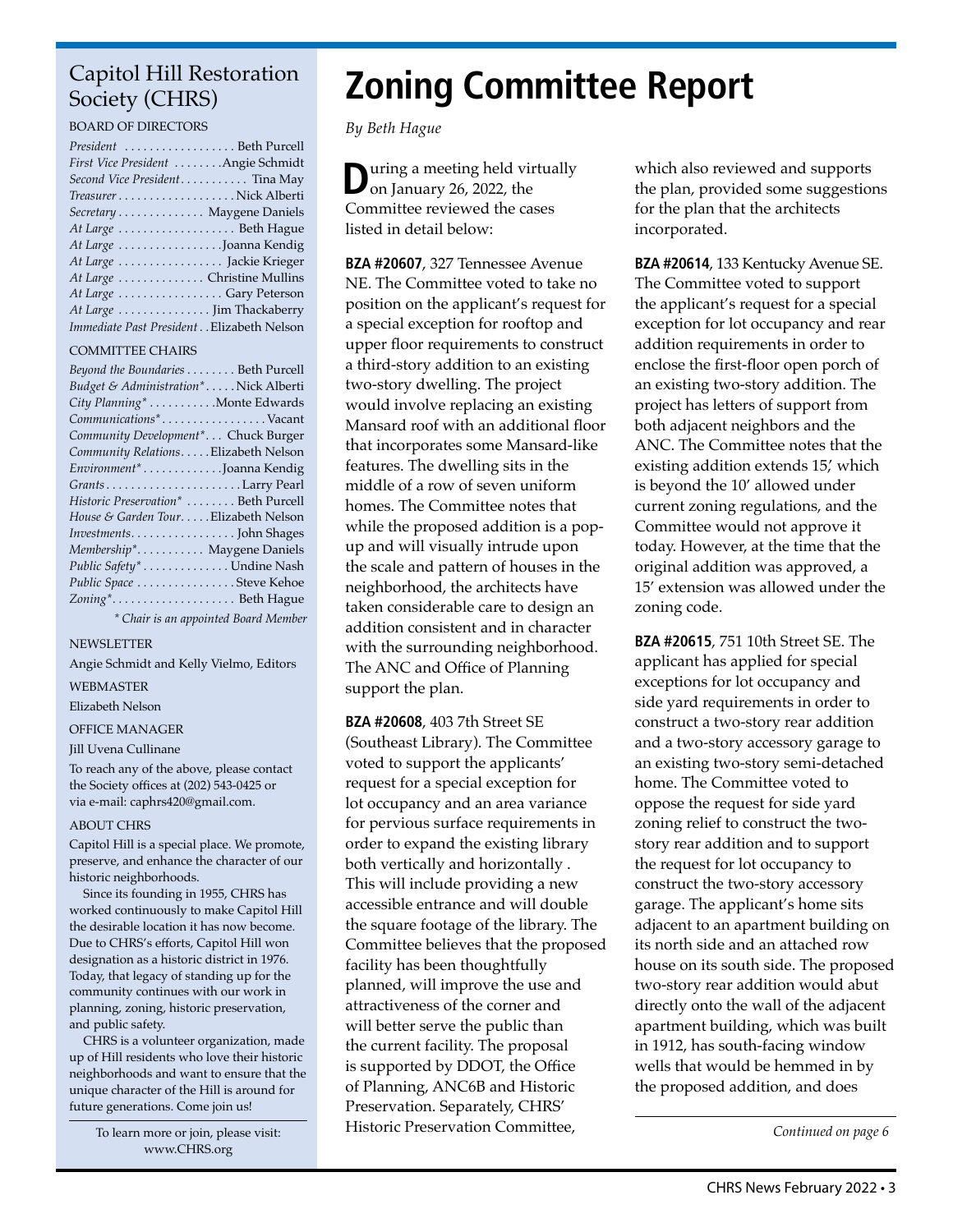# **New Short Term Rental Regulations**

*By Gary Peterson*

In 2018, the DC City Council passed<br> **a** law to regulate short-term rentals n 2018, the DC City Council passed and vacation rentals. Short-term rentals are mistakenly called B&Bs (bed and breakfasts), which are subject to lodging regulations.

On December 3, 2021, DCRA's regulations on these rentals went into effect. Operators of these rentals must obtain a license by April 10, 2022, or face fines. To obtain a license go to [dcra.dc.gov/shorttermrentals](http://dcra.dc.gov/shorttermrentals).

To qualify for a short term license, the property must be owner-occupied during the rental and the guest must have restricted use of the home. There are no limits on the number of rentals per year but individual rentals are limited to 30 continuous nights. A short-term rental is not a hotel, inn, motel, boarding house, rooming house, or bed and breakfast. A shortterm rental operates within a portion of the host's residential property, unless it is a vacation rental.

For a vacation rental license, the owner must not be present and the guests have exclusive use of the entire home. Rentals are limited to 90 nights per calendar year and individual rentals cannot exceed 30 continuous nights. Please note that the property must be the primary residence of the owner which means it qualifies for the Homestead Tax Deduction. The cost of either of the two-year licenses is \$104.50.

The Zoning Regulations have been amended to allow either of these rentals in the RF Zone so long as there is a valid license. Accessory dwelling units and English basements may be used for the rental. Guests may park on the streets but they are subject to residential parking restrictions. Visitor parking passes **may not** be used.

To check if a property has a license, go to: [dcra.dc.gov/shorttermrentals](http://dcra.dc.gov/shorttermrentals) or call (202) 221-8550. ✯

## **Thank You, CHRS Supporters!**

CHRS wishes to thank the following donors for their invaluable support:

#### **Contributors**

ANNUAL APPEAL Gary Abrecht Cara Camacho Michael and Judith Canning Janet Crowder, Two Lions Betsy Damos and David King Jill Dever and Vincent Iannacchione James Duley John and Marcia Duncan Louise Engle Jeff Fletcher and Tara Hamilton Michael Godec and Suzanne E. Wells Roberta Gutman Carole and John Hirschmann David and Shauna Holmes Robert and Hazel Kreinheder John and Thea Kreis Denny Lane and Naoko Aoki Nancy C. Lee Judith V. May James and Bernadette McMahon Norman and Nancy Metzger Virgil D. Miedema Aileen Moffatt E. James Morton and Matthild Schneider Elizabeth Nelson and Nick Alberti Dave Powell and Jeannine Jacokes Elizabeth Purcell Peter and Constance Robinson Carol Sadler and Steve Geimann Jan Schoonmaker Diane and John Shages Philip and Catherine Smith James Thackaberry Douglas Thomas Muriel Wolf

#### DICK WOLF

Patrick R. Crowley Susan van den Toorn Muriel Wolf

GENERAL DONATIONS Virgil D. Miedema HOUSE TOUR Philip and Catherine Smith

### **Memberships**

#### BRONZE

Scott Davis and Jennifer Cate James and Michaeleen Crowell Fynnette Eaton and James Miller Kristofer and Rodrigo Heng-Lehtinen Bert Kubli and Mark McElreath Susan Oursler and Richard Kasting Kitty Kaupp Msgr. Stephen J. Rossetti Rob and Angie Schmidt Ruth Ellen and John R Wennersten Phyllis Jane Young

#### SILVER

Robert Atcheson and Ms. Gene Smith Lemoyne Blackshear Michael and Judith Canning Cheryl and Matthew Chalifoux Lynne Church Patrick R. Crowley Kim Jones and Margaret Mook Delia and Michael Neuman Laurence Pearl and Anne Womeldorf Martha Pope Susan van den Toorn

#### GOLD

Peter and Tina May

#### PLATINUM

Jack and Micky Penkoske Josephine Torrent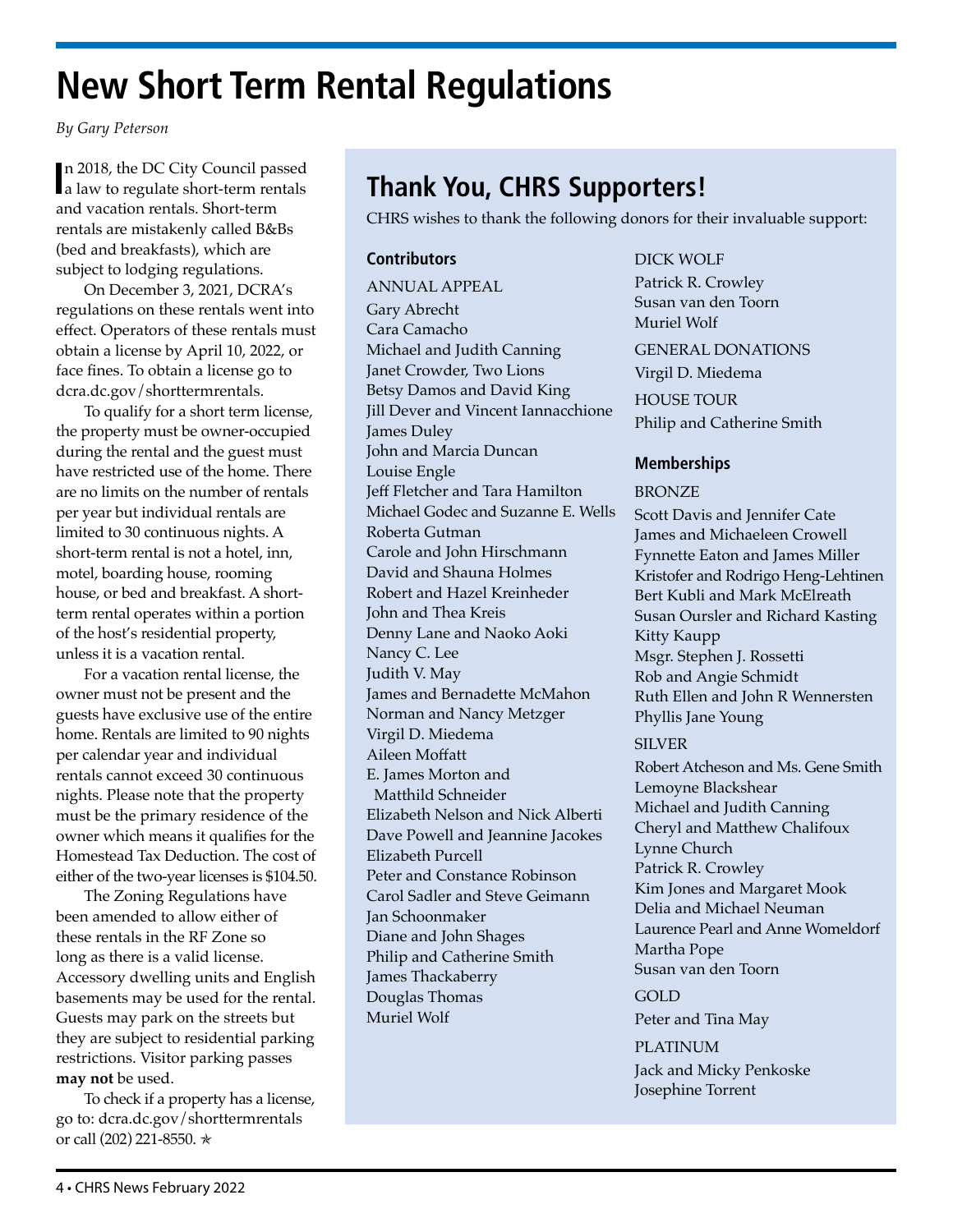# **Capitol Hill Legacy of Architect B. Stanley Simmons**

*By Beth Purcell* 

**A**rchitect B. Stanley Simmons (1872–1931) designed the PNC Bank building at 800 H Street NE. The DC Preservation League and CHRS nominated the building as a historic landmark.

Simmons was one of the most prolific architects in Washington, and worked with every major developer, including Harry Wardman and Lester Barr. He started designing and building houses in the 1890s, before he moved on to bigger commissions. The rowhouses at 603–607 3rd Street NE and 300 F Street NE (1894), 1345–1363 Constitution Avenue NE (1894), 1443–1447 East Capitol Street SE and 715 15th Street SE (1901) date from his early career.

Simmons designed more than 60 apartment buildings between 1890 and 1926, including The Wyoming (1810 Wyoming Avenue NW, considered by some to be his masterpiece), the Embassy, (1613 Harvard Street NW) and the Highview (2505 13th Street NW) for Herman R. Howenstein. Simmons also designed the National Metropolitan Bank at 15th and G Streets NW (1905); the Northeast Savings Bank (now a PNC Bank) at 800 H Street NE (1921), the Barr Building at Farragut Square (1929); the Elks Club at 919 H Street NW (1908, now demolished); and the Fairfax Hotel at 21st and Massachusetts Avenue NW (1921). \*



**The PNC Bank building at 800 H Street NE was designed by B. Stanley Simmons.**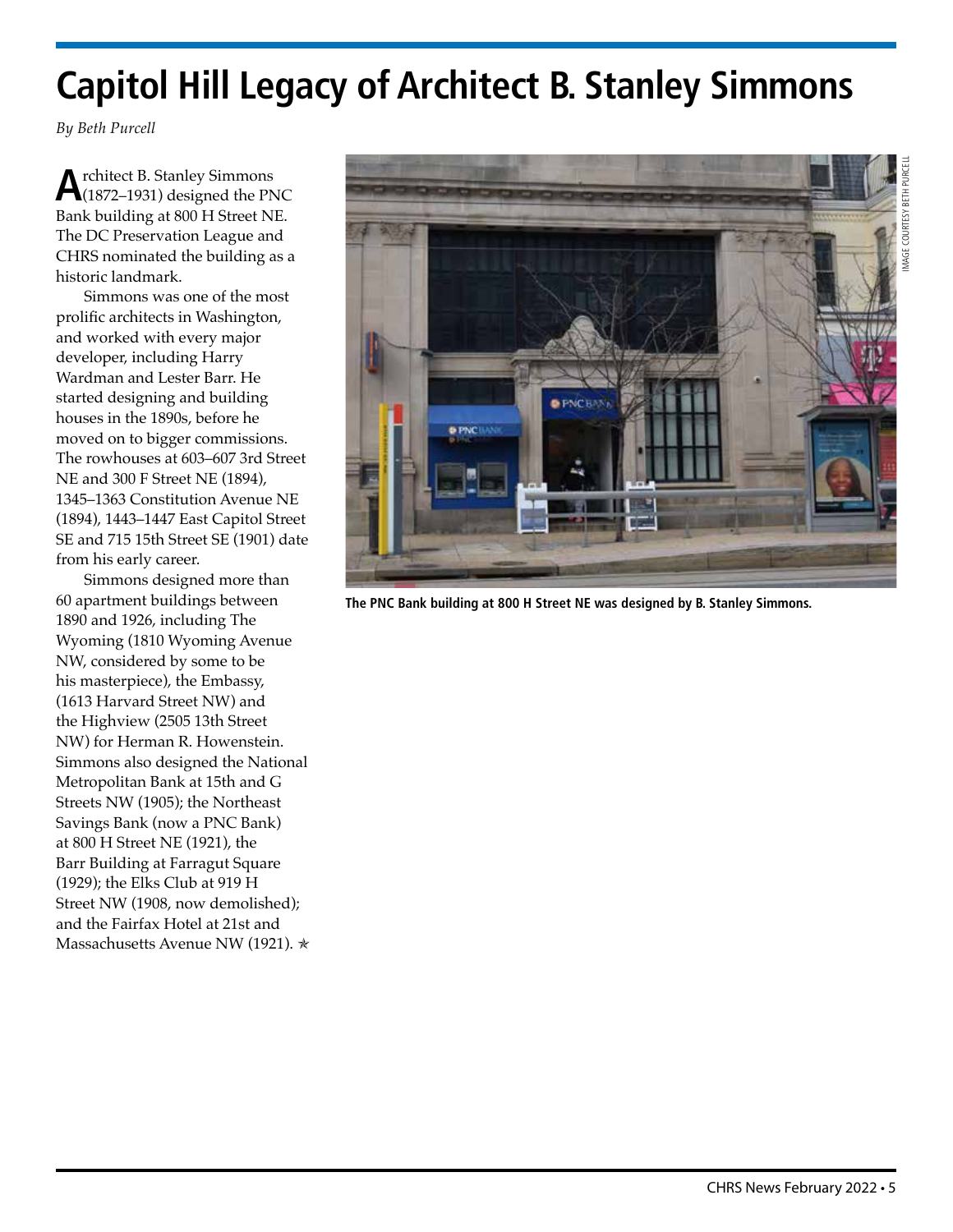# **2022 Mother's Day House and Garden Tour: Moving Forward**

*By Elizabeth Nelson*

**A**s reported in the December/ January newsletter, we're planning a traditional in-person House Tour for Mother's Day weekend. We expect to adopt a "hybrid model" to accommodate a range of safety and comfort levels.

We'll offer a package that includes some houses that will be open to guests, some that will be virtual, and guided walking tours. The projected footprint is south of Pennsylvania Avenue between 2nd and 11th Streets SE. We are also looking for houses for the virtual tours—in these cases the location is not a major consideration. If you

would consider including your home for either type of tour, please contact the Committee at [HouseTourCHRS@](mailto:HouseTourCHRS%40gmail.com?subject=) [gmail.com](mailto:HouseTourCHRS%40gmail.com?subject=).

Homes are the essential ingredient of the Tour and we promise to take every precaution to ensure a safe experience for hosts, docents and guests; masks and proof of vaccination will be required. Mark your calendars for May 7 & 8; and plan to purchase your tickets in April through Eventbrite. ✯

#### **Zoning Report,** *continued from page 3*

not have central air conditioning, therefore directly impacting light and air accessibility. The proposed project has received letters of support from neighboring homes, HPRB, the ANC, and OP and letters of opposition from the residents and owners of the apartment building.

**BZA #20627**, 632 5th Street NE. The Committee voted to support the applicant's request for a special exception for lot occupancy (from 60% to 67%) in order to construct a two-story garage with roof deck. The garage would include a secondstory living area with no kitchen and the roof deck would cover a smaller area. The Committee notes that the applicant has provided letters of support from adjacent neighbors. The architect added a shadow study to the file the day after the meeting after the Committee inquired about one.

**BZA #20629**, 745 10th Street SE. The Committee voted to support the applicant's request for a special exception for lot occupancy and rear yard requirements in order to construct a two-story accessory garage with roof deck to an existing, attached, three-story home with cellar. The Committee notes that our support is contingent upon receipt of letters of support from adjacent neighbors.

**BZA #18701E**, 1247 E Street SE. The Committee voted to support the applicant's request for a modification of significance from use provisions to include general retail, service and office uses in addition to restaurant use. Because of the BZA order restrictions, we think it's a good use of the property. The property was originally built for commercial use and was the site of an historic DC candy store. The applicant has noted the devastating impact of the

Covid-19 pandemic on the restaurant business and therefore has applied for the modification to allow for other uses of the commercial space appropriate and consistent with the neighborhood. The proposal is supported by the Office of Planning and ANC6B.  $\star$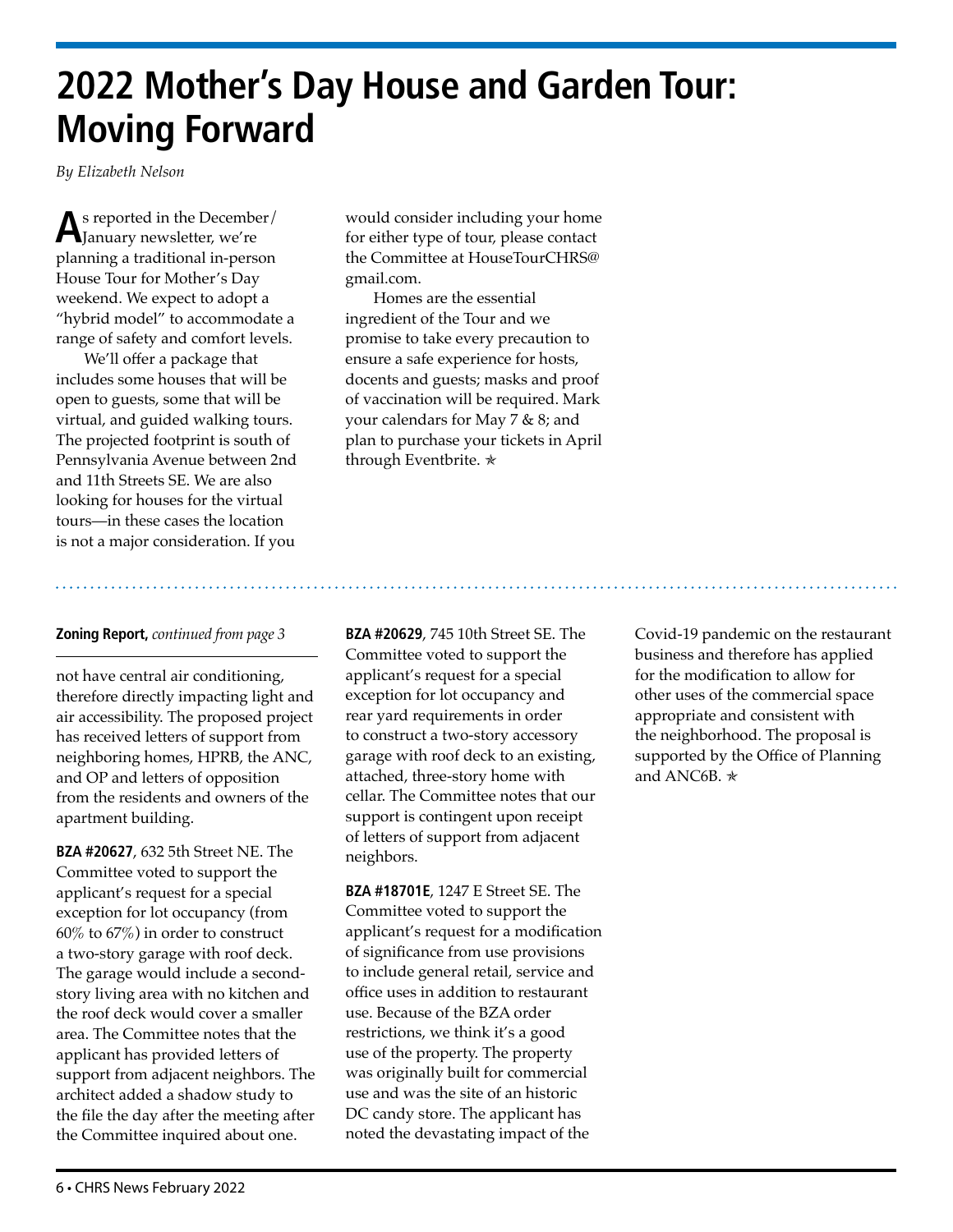# **Zoning: Special Exceptions**

*By Gary Peterson*

 $\bigcap$  pecial exceptions and variances are the area of zoning law that most people know little about and, in the case of variances, can become very confusing. The Board of Zoning Adjustment (BZA) is given the power to grant special exceptions where the Zoning Regulations specify that a special exception is required to build a project.

For instance, the lot occupancy permitted as a matter or right is 60% and the regulations specify that the lot occupancy can increase to 70% with a special exception. In the RF zone the BZA can grant a special exception to increase the lot occupancy up to 70% subject to the following conditions:

An application for special exception relief under this section shall demonstrate that the proposed addition, new **[building](https://online.encodeplus.com/regs/washington-dc/doc-view.aspx?pn=0&ajax=0&secid=304)**, or **[accessory](https://online.encodeplus.com/regs/washington-dc/doc-view.aspx?pn=0&ajax=0&secid=500)  [structure](https://online.encodeplus.com/regs/washington-dc/doc-view.aspx?pn=0&ajax=0&secid=495)** shall not have a substantially adverse effect on the **[use](https://online.encodeplus.com/regs/washington-dc/doc-view.aspx?pn=0&ajax=0&secid=499)** or enjoyment of any abutting or adjacent dwelling or property, specifically:

a. The light and air available to neighboring properties shall not be unduly affected;

b. The privacy of use and enjoyment of neighboring properties shall not be unduly compromised;

c. The proposed addition or accessory structure, together with the original **[building](https://online.encodeplus.com/regs/washington-dc/doc-view.aspx?pn=0&ajax=0&secid=304)**, or the proposed new building, as viewed from the **[street](https://online.encodeplus.com/regs/washington-dc/doc-view.aspx?pn=0&ajax=0&secid=490)**, **[alley](https://online.encodeplus.com/regs/washington-dc/doc-view.aspx?pn=0&ajax=0&secid=276)**, and other public way, shall not substantially visually intrude upon the character, scale, and pattern of houses along the street and alley frontage; and

d. In demonstrating compliance with paragraphs (a), (b) and (c) of this subsection, the applicant shall use graphical representations such as plans, photographs, or elevation and section drawings sufficient to represent the relationship of the proposed addition, new building, or accessory structure to adjacent buildings and views from public ways.

The Board of Zoning Adjustment may require special treatment in the way of design, screening, exterior or

## **Upcoming Preservation Cafés**

*Uncovering the History of the District's Buried Streams* Tuesday, February 15, 2022 at 6:30 pm Joe Arrowsmith, Ecological Engineer, Josh Burch, D.C. Department of Energy and Environment, and David Ramos, American University

*Arming a Navy: The Naval Gun Factory and Its Local Workforce* Tuesday, March 15, 2022 at 6:30 pm Dr. Edward Valentin, Historian and Curator National Museum of the United States Navy

*Designing a Net Zero Energy Row House: A Case Study* Tuesday, April 19, 2022 at 6:30 pm Will Teass, Teass Warren Architects

Zoom links will be listed on the [CHRS website](http://chrs.org). Hope to "see" you there!

interior lighting, building materials, or other features for the protection of adjacent or nearby properties, or to maintain the general character of a block. Please note that the CHRS Zoning Committee often relies on c. above to oppose a special exception. (See 11 DCMR Subtitle E, Chapter 52 for more details.)

In addition to these specific criteria the proposed addition must meet the general special exceptions standards that the exception:

 (a) Will be in harmony with the general purpose and intent of the Zoning Regulations and Zoning Maps;

(b) Will not tend to affect adversely, the use of neighboring property in accordance with the Zoning Regulations and Zoning Maps; and

(c) Will meet such special conditions as may be specified in this title.

The applicant for a special exception has the burden of proof and must demonstrate that he meets all the criteria, even if there is no opposition. However, it must be noted that the standard of proof is very low and the BZA grants almost all unopposed applications. Thus, it is wise to talk to your neighbors before you start your project and to get letters of support from them to file with the BZA and ANC.

Next month, I will explain variances. ✯